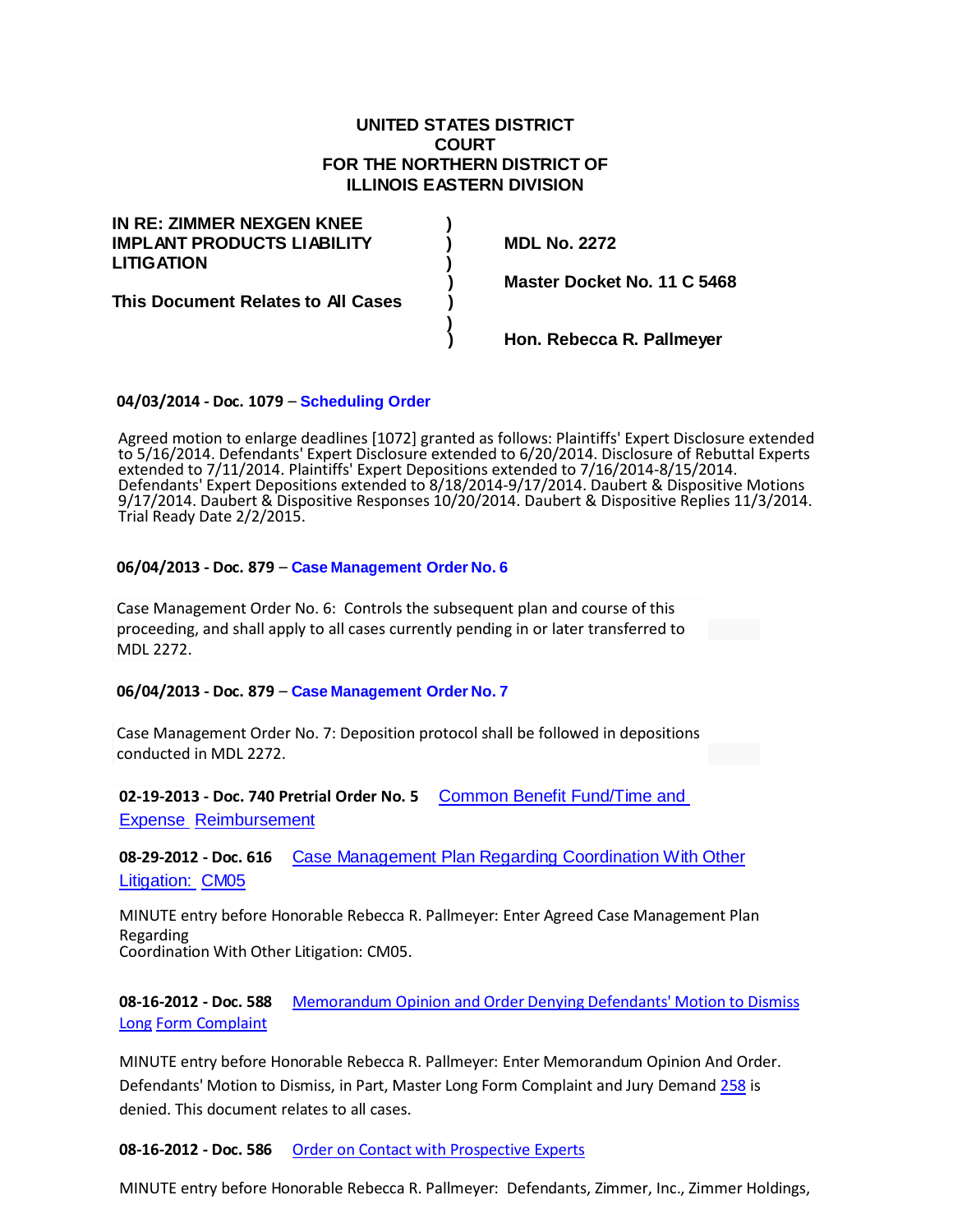Inc., and Zimmer Orthopaedic Surgical Products, Inc. (collectively, "Zimmer"), are permitted to communicate with, and retain as a consulting or testifying expert, any physician who has been identified on a Plaintiff's Fact Sheet or otherwise as having rendered medical care or treatment to a Plaintiff in this litigation, subject to restrictions. Enter Orders. This document relates all cases.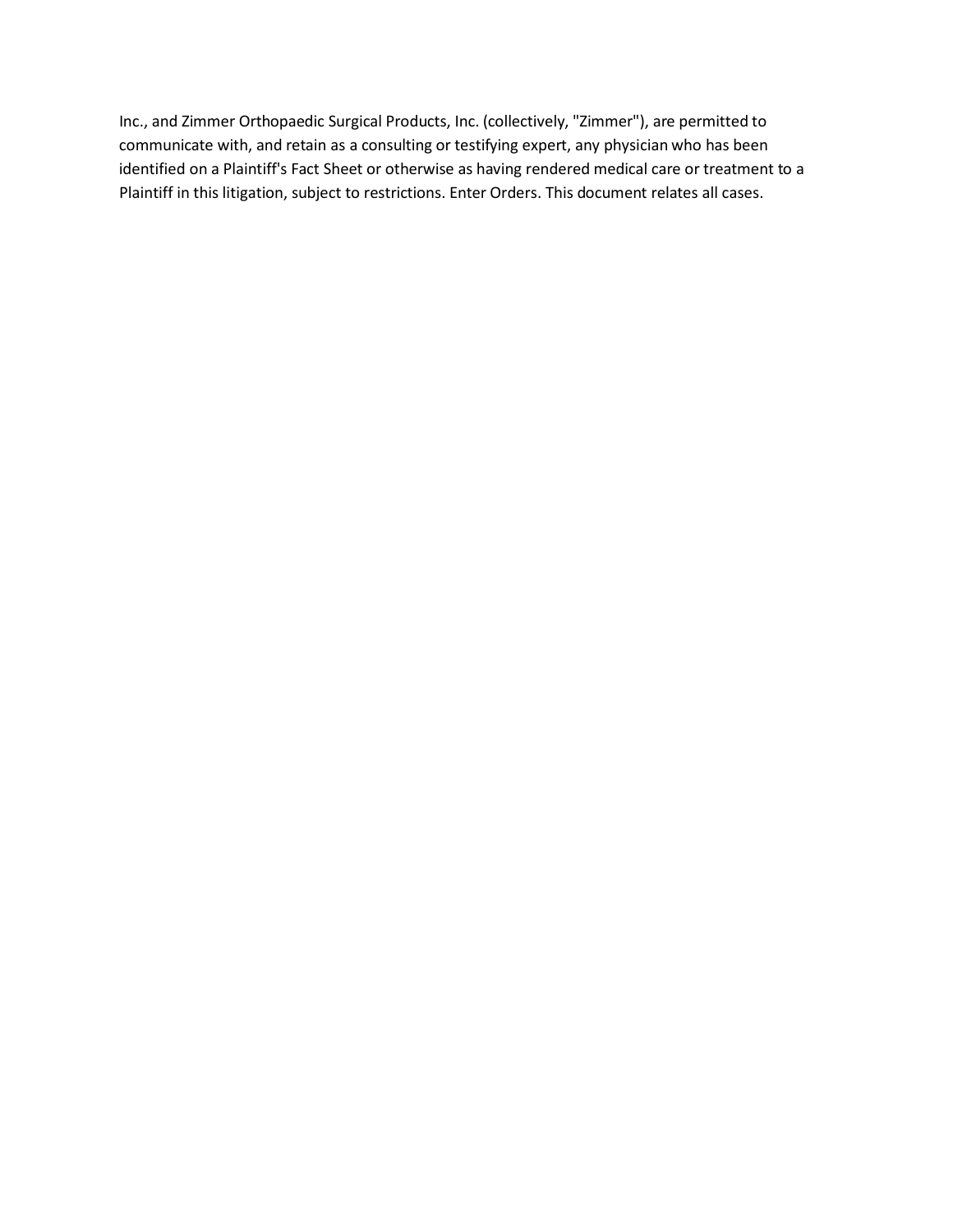**08-16-2012 - Doc. 584** [Memorandum](http://www.ilnd.uscourts.gov/home/_assets/_news/zimmer/584.pdf) Opinion and Order Granting Defendants' Motion [Concerning C](http://www.ilnd.uscourts.gov/home/_assets/_news/zimmer/584.pdf)ontact with [Physicians](http://www.ilnd.uscourts.gov/home/_assets/_news/zimmer/584.pdf)

MINUTE entry before Honorable Rebecca R. Pallmeyer: Enter Memorandum Opinion. Defendants' Motion for An Order Concerning Contact With Physicians [510](https://ecf.ilnd.uscourts.gov/doc1/067111038871) is granted. This document relates to all cases.

#### **06/04/2012 - Doc. 513 Case [Management](http://www.ilnd.uscourts.gov/home/_assets/_news/zimmer/Zimmer%20Order%204.pdf) Order No. 4**

CASE MANAGEMENT ORDER NO. 4 Signed by the Honorable Rebecca R. Pallmeyer on 6/4/2012. (ph, )

**04/12/2012 - Doc. 412 [Case Management](http://www.ilnd.uscourts.gov/home/_assets/_news/zimmer/11-cv-5468-412.pdf) Order No. 3** CASE MANAGEMENT ORDER NO. 3. Signed by the Honorable Rebecca R. Pallmeyer on 4/12/2012. (ph,

# **01/12/2012 - Doc. 214** - **January 12, 2012 [Discovery](http://www.ilnd.uscourts.gov/home/_assets/_news/zimmer/214.pdf) Order**

ORDER. Signed by the Honorable Rebecca R. Pallmeyer on 1/12/2012. (ph, ) (Entered: 01/17/2012)

# **01/12/2012 - Doc. 212** - **Short Form [Complaint](http://www.ilnd.uscourts.gov/home/_assets/_news/zimmer/212.pdf)**

COMPLAINT *Plaintiffs' Proposed Short Form Complaint* filed by Zimmer Nexgen Knee Implant Products Liability Litigation ; Jury Demand. (Millrood, Tobias) (Entered: 01/12/2012)

# **01/12/2012 - Doc. 211** - **Master Long Form [Complaint](http://www.ilnd.uscourts.gov/home/_assets/_news/zimmer/211.pdf)**

COMPLAINT *Plaintiffs' Master Long Form Complaint* filed by Zimmer Nexgen Knee Implant Products Liability Litigation ; Jury Demand. (Millrood, Tobias) (Entered: 01/12/2012)

# **11/10/2011 - Doc. 195** - **Case [Management](http://www.ilnd.uscourts.gov/home/_assets/_news/zimmer/195.pdf) Order No. 2**

STIPULATED ORDER. Signed by the Honorable Rebecca R. Pallmeyer on 12/23/2011. (ph, ) (Entered: 12/27/2011)

# **12/19/2011 - Doc. 186** - **Order on Disputed Issues Concerning Case [Management](http://www.ilnd.uscourts.gov/home/_assets/_news/zimmer/186.pdf) Order No. 2**

MINUTE entry before Honorable Rebecca R. Pallmeyer: The attached order will memorialize rulings entered by the court at the Rule 16 conference held on December 12, 2011. At plaintiff's request, the court will revisit the issue of direct filing at its next conference. By agreement and pursuant to Ms. Piersons December 15, letter to the court, the parties will submit the revised version of CMO 2 within 48 hours of entry of this order. Mailed notice (cdh, ) (Entered: 12/19/2011

# **11/10/2011 - Doc. 162** - **Case [Management](http://www.ilnd.uscourts.gov/home/_assets/_news/zimmer/162.pdf) Order No. 1**

JOINTLY Submitted Case Management Order No. 1. Signed by the Honorable Rebecca R. Pallmeyer on 11/10/2011. (ph, ) (Entered: 11/18/2011)